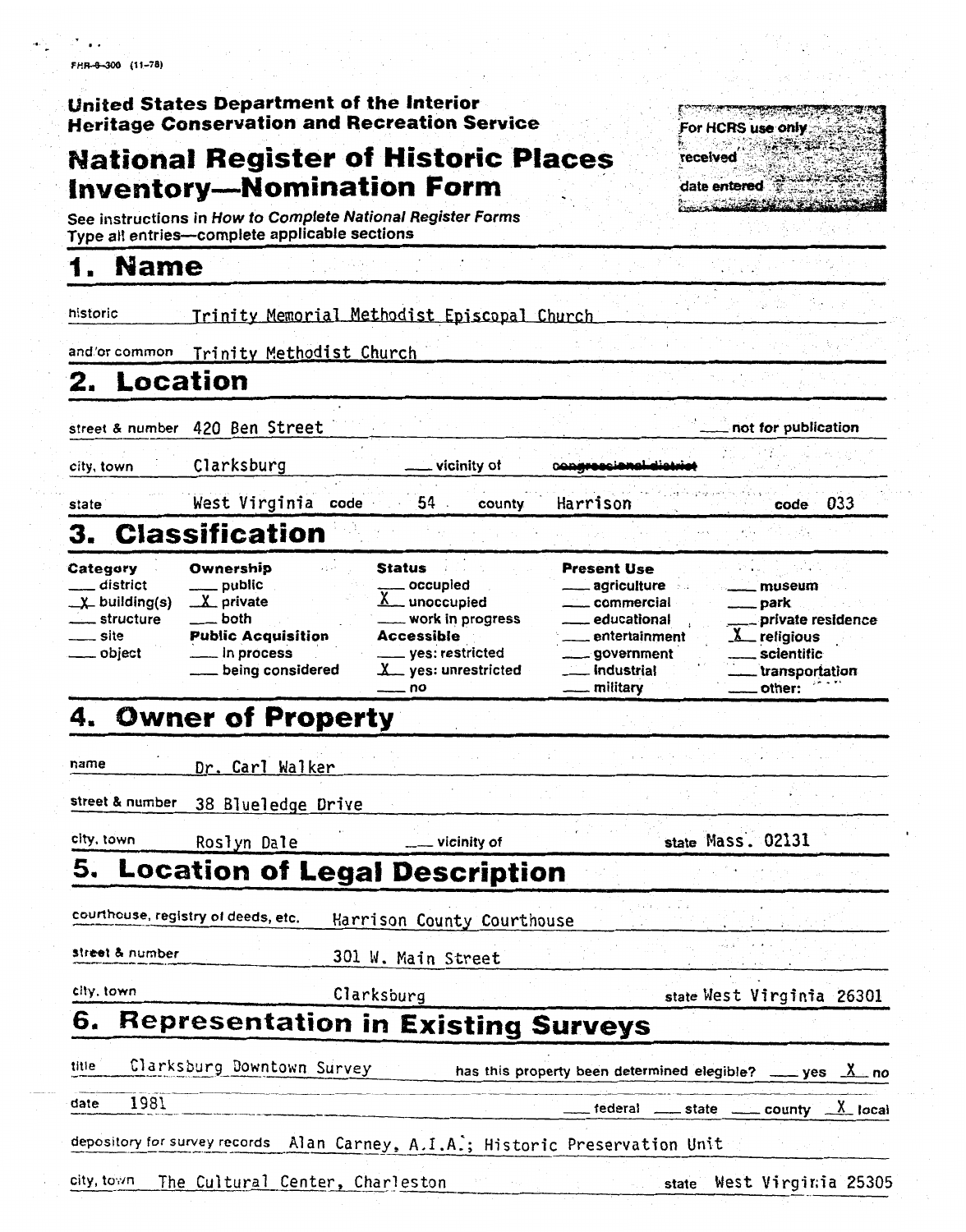| <b>7. Description</b>                                                                   |                                              |                                             |                                              |      |     |  |
|-----------------------------------------------------------------------------------------|----------------------------------------------|---------------------------------------------|----------------------------------------------|------|-----|--|
| <b>Condition</b><br><u>__</u> excellent<br><sub>__</sub> __ good<br><sub>___</sub> fair | $\lambda$ deteriorated<br>ruins<br>unexposed | <b>Check one</b><br>X_ unaltered<br>altered | <b>Check one</b><br>X original site<br>moved | date | N/A |  |

**Describe the present and original (if known) physical appearance** 

Trinity Methodist Church (1902) is a late-Victorian Gothic-Romanesquestyle brick structure of modest dimension and local distinction. Its siting, on Ben Street near the intersection with Lee Avenue, is at the heart of Clarksburg's historic black community. The structure is prominent in the streetscape due to its height, massing and brick and stone textures that contrasts with the ordinary frame architecture of the neighborhood composed of 1-story cottages and 2-story foursquares. While the church building may be viewed as a relatively common architectural type or genre expression popular with Protestant denominations at the turn of the century, Trinity Methodist Church is distinctive in its local context and almost certainly the statement of a professional designer, though the architect's identity is not presently known.<br> *.... ... ....**<b>... <i>.... .... ..... ..... ..... .... .... .... .... .... .... ....*

The building is 2-story rectangle with a steeply pitched, slatecovered gable roof. The entrance elevation is richl'y appointed with limestone banding, brick hoadmoul'ds and stone -labels that accent the Gothic openings **of**  the two principal doorways and second story major pointed-arch windows, Two towers doninate the entrance facade and divide between them the major architectural features of the building.

The square bell tower, three stories in height, features an **open** belfry with Gothic-style louvered openings (2 per side). The pyramidal roof is sTate covered and is crowned with a metal cap and ball finial. A diminutive wooden wheel window is centered in the face of the tower between the second story window and tower cornice. .. . .,. .,.,

The lesser tower, actual ly a pa'vil ion with a pyramidal 'roof, **is** a counterpoint to the bell tower; it houses a secondary entrance. **Engaged** brick buttresses here and on the main tower provide additional Gothic elements in the facade. int to the bell tower; i<br>i here and on the main to<br>Condition and Integrity

There are no significant alterations or additions at Trinity Methodist that impair the structure's original design features. The major concern, however, is the building's integrity that is jeopardized by years **of** accelerating deterioration. (The building was closed in 1965,) The evidence of severe decline in the building's structural and historical fabric is apparent, even from **the**  street. This extreme deterioration is caused **by** the penetration of the elements through the roof, eaves and open windows whose sashes were broken out years ago. Bird infestation and vegetation damage from clinging vines and plants growing from the gutters, is substantial.

Interest in rehabilitation and adaptive reuse of Trinity Methodist by the owner has been expressed. The idea **of** the owner that the-building night be used as a neighborhood recreation center for youths has been shared with the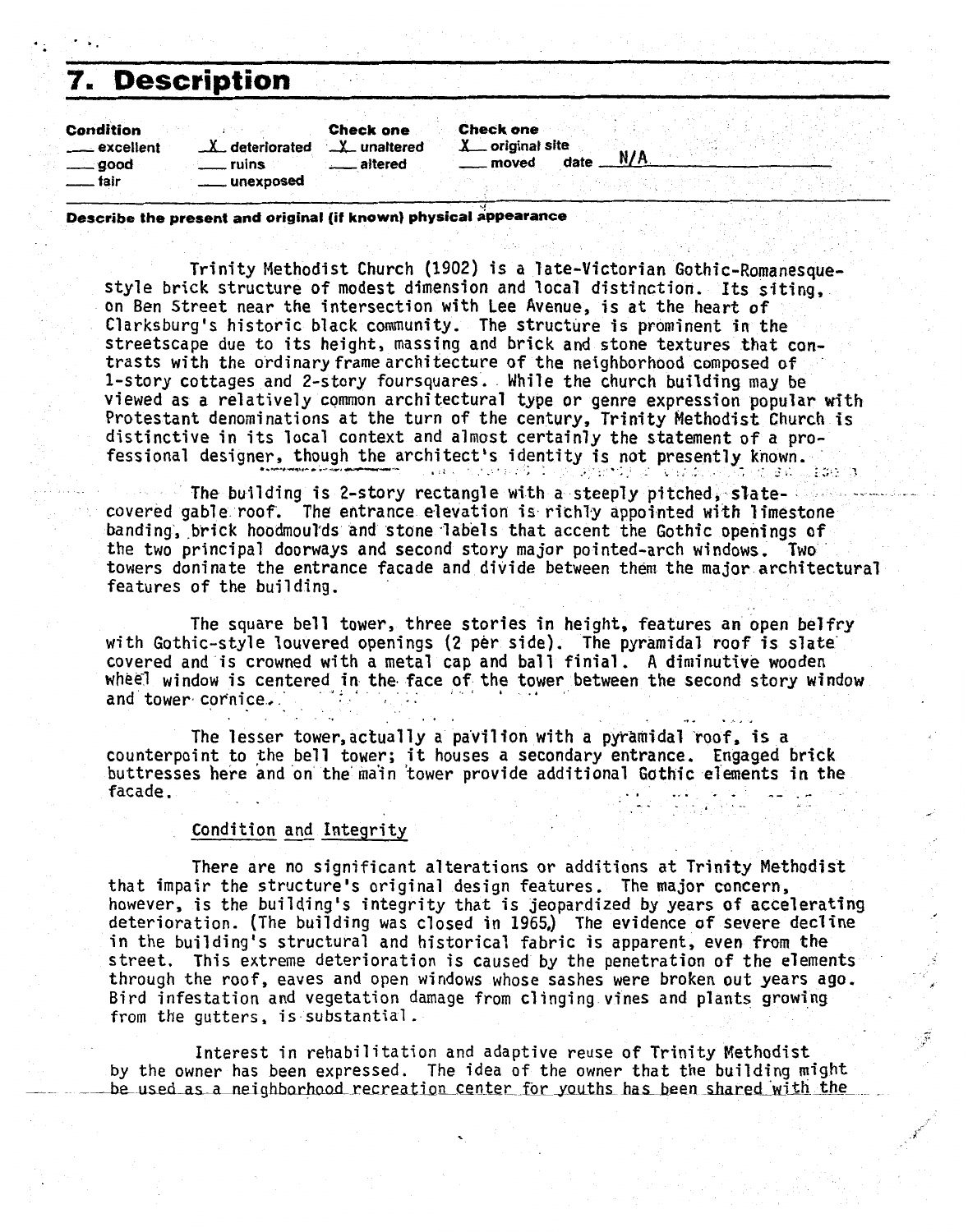**NPS Form 10-900-a**  0-m **OM8 m4-0018** 

**United States Department of the Interior Na tionaf Park Service** 

## **National Register of Historic Places Inventory-Nomination Form**

Trinity Methodist Church, Harrison County, West Virginia **Continuation Sheet Indiana Indiana Indiana Indiana Indiana Indiana Indiana Indiana Indiana Indiana Indiana Indiana Indiana Indiana Indiana Indiana Indiana Indiana Indiana Indiana Indiana Indiana Indiana Indiana Indiana In** 

City of Clarksburg. Plans, specifications and funding for such a venture have ty of Clarksburg. Plans, specifications and funding for such a venture have.<br>It been produced, however, to date...The building's advanced deterioration has a not been produced, however, to date. The building's advanced deterioration has resulted nevertheless, in the loss of or damage to significant architectural features, including doors, window sash and frames, exterior wooden eaves and cornices, and roofing material that is missing or too deteriorated to be preserved. Interior plaster, ornamental ceiling fabric and flooring systems will have to be replaced or rebuilt.



**OMB No. 1024-0018**<br>Exp. 10-31-84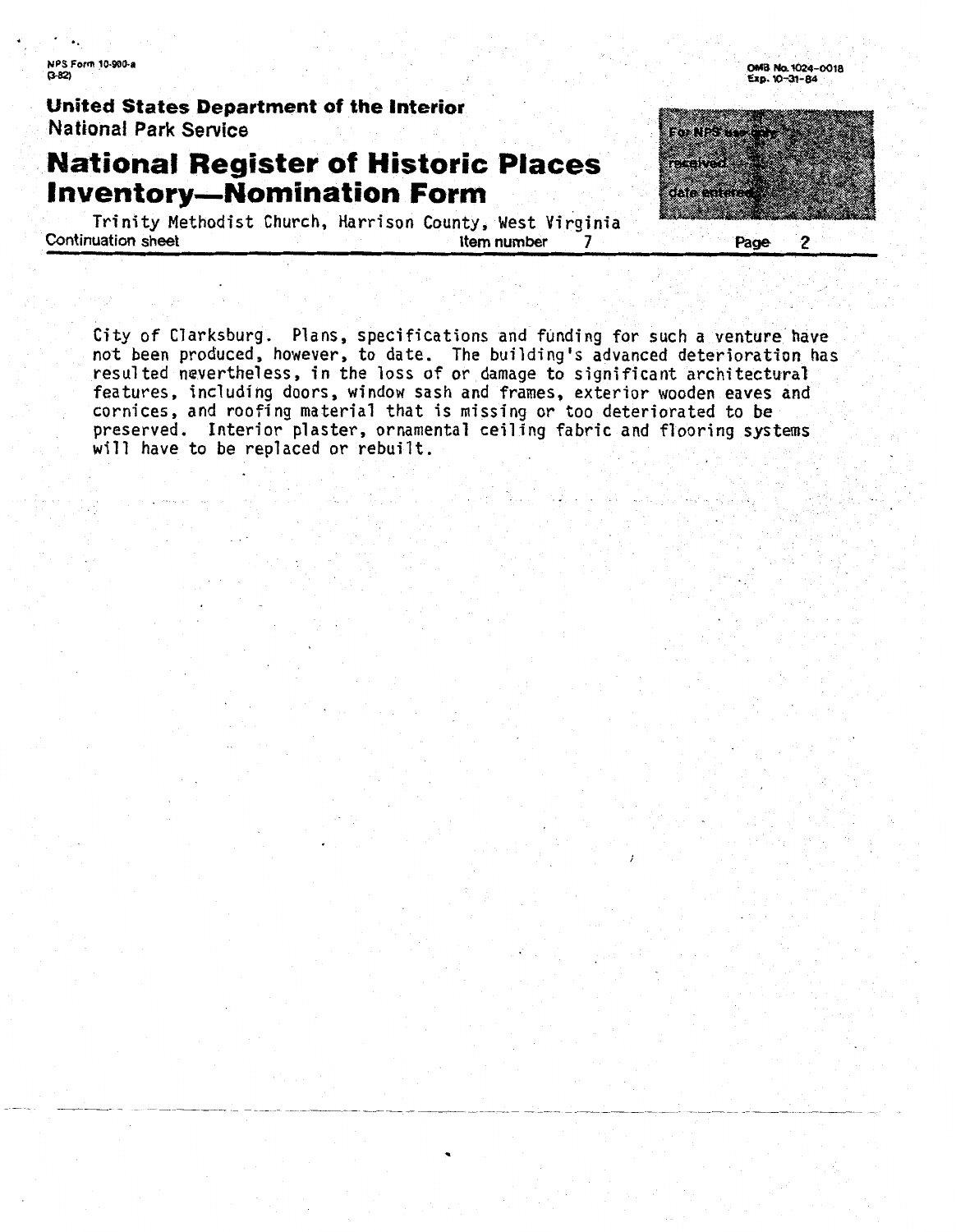## **8. Significance**

| 8.                                                                                                                               | <b>Significance</b>                                                                                                                             |                                                                                                                                                                                                                                                                                                                                                                                                                                                                                                                                                                                                             |
|----------------------------------------------------------------------------------------------------------------------------------|-------------------------------------------------------------------------------------------------------------------------------------------------|-------------------------------------------------------------------------------------------------------------------------------------------------------------------------------------------------------------------------------------------------------------------------------------------------------------------------------------------------------------------------------------------------------------------------------------------------------------------------------------------------------------------------------------------------------------------------------------------------------------|
| Period<br>___ prehistoric<br>$-1400 - 1499$<br>$-1500 - 1599$<br>$-1600 - 1699$<br>$-1700 - 1799$<br>$-1800 - 1899$<br>$X$ 1900- | Areas of Significance-Check and justify below<br>archeology-historic<br>agriculture<br>X architecture<br>—— art<br>. commerce<br>communications | $\equiv$ landscape architecture $X$ religion<br>archeology-prehistoric __ community planning<br>. science<br>_____ conservation<br>—— law<br>sculpture<br><sub>___</sub> literature<br><u>__</u> __ economics<br>$X$ social/<br>___ military<br><u>_</u> ____ education<br>humanitarian<br>engineering<br><u>_</u> __ music<br><u>__</u> __theater<br>exploration/settlement __ philosophy<br>____transportation<br>____ politics/government<br><u>_</u> ___ industry<br>$\chi$ other (specify)<br>____ invention<br>المتوافقة وكمنا الاروق مرابل الموجاء الحارب الرابي والانتقالات<br><b>Black history</b> |
| <b>Specific dates</b>                                                                                                            | <u> 1902: 1902–1965</u>                                                                                                                         | <b>Builder/Architect</b><br><b>Unknown</b>                                                                                                                                                                                                                                                                                                                                                                                                                                                                                                                                                                  |

**Statement of Significance (in one paragraph)** 

Trinity Methodist Church is significant because of the role it **has**  played as a focal point of the religious and social affairs **of** the black community of Clarksburg, Harrison County, West Virginia, during the years of the building's active service, 1902-1965; and survives as a locally significant architectural landmark in the center of a neighborhood composed of low density frame one and 2-story cottages and foursquare-style houses.<br>
Harrison County's Negro population was never large, according to historian

Dorothy Davis, because Harrison County's terrain was better suited to subsistance farming than it was to large-scale operations which would have been labor intensive. Consequently, most blacks in the region worked as house servants or labored in small, local businesses during the period prior to the Civil War. The population of the black community in Harrison County between 1890 and 1910 ranged from a 590 in 1890 to 481 **in** 1910. (The population greatly expanded after **1920).** It 5s important to note that from this modest population a group of black Methodists were successful in their efforts to raise the necessary funds to build a sizeable brick house of worship that was finer than any heretofore comissioned **by** blacks in Harrison County. Subsequently the building assumed the role as a prominent<br>place of fellowship and a center of black community and social activity; it remained for years a symbol of black pride in Clarksburg.

Prior to the Civil War, there was no black Church in Clarksburg, but special provision was made in the Methodist Church for the seating of black members. Conference records of 1850 show that nineteen Negroes belonged to the Methodist Episcopal Chruch in Clarksburg. Shortly after the **Civil** War ended, a few of the freed slaves of Clarksburg gathered together, at first where ever they could,' to priase God for their del iverance from bondage.

In the words of an early historian, "The Lord heard thetr petitions and prayers of Thanksgiving and comforted them, giving them grace to keep them in the hours of their bitter trials". It is just such a period of trial and hardship that caused the idea for the founding of a church of their own to be born.

Among the early members of the group interested in founding a church were: Watt Colston, Charlotte Colston, Frank Sehon, Gabe Washington, Sarah Washington, Fred Sehon, Celiax Sehon, Phillis Henderson, Betty Brent, Hannon Grant, **Patty** Webbs,' Polux Lowery, Nancy Mosby; Amel ia Mil kes, Amintie Lipscomb, Catherine Lupton, William Lowery, Jack Holloway, Annie Freeman and Amelia Ann Holloway.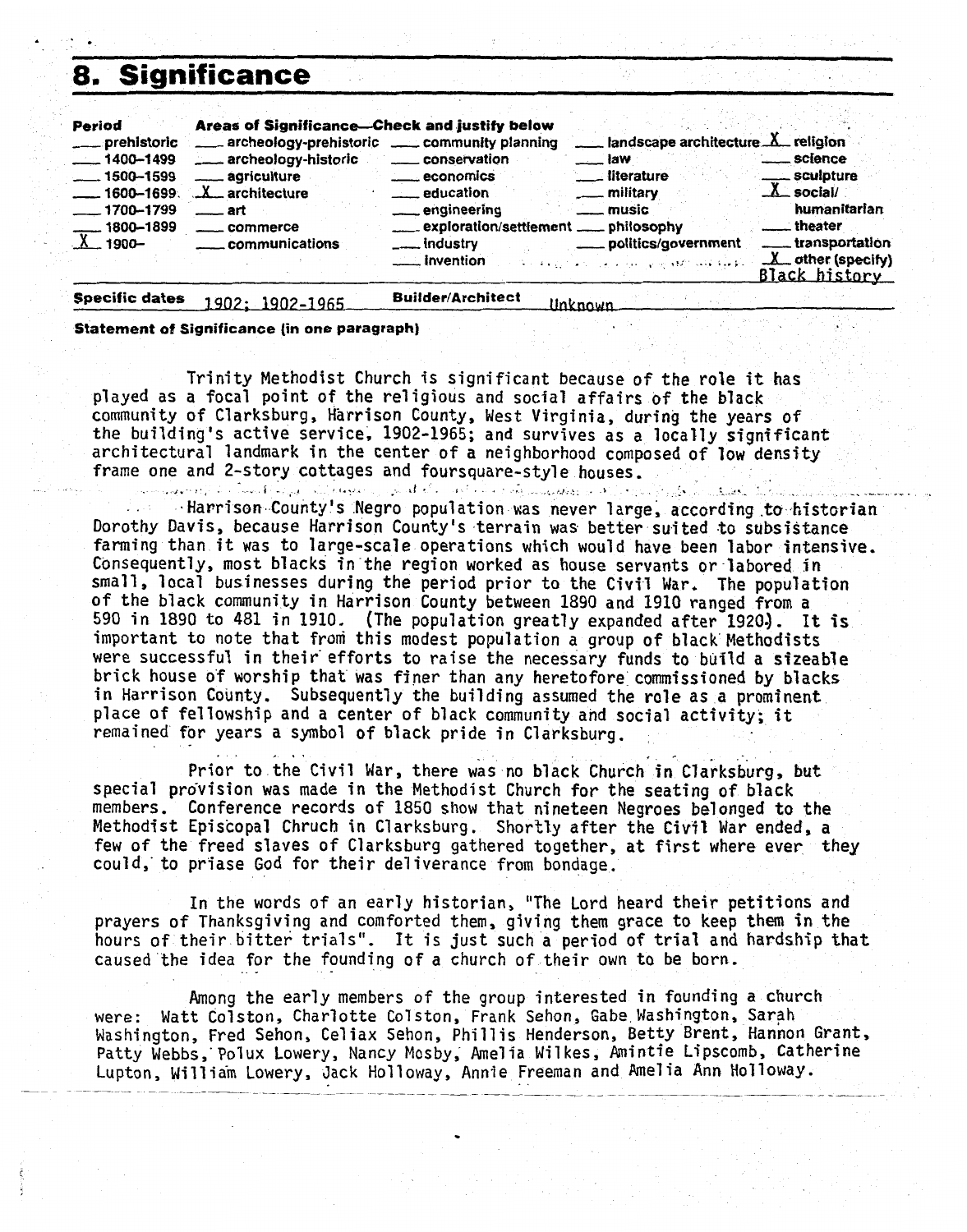United States Department of the Interior **National Park Service** 

**I I \*r**  \* " *3.*   $\widehat{T}_{\text{t}}$ 

# **National Register of Historic Places** Inventory-Nomination Form

Trimity methodist Church, Harrison County, West Virginia **Item number** 8 Continuation sheet

**Route College** a man an an a 

OMB No. 1024-0018

Exp. 10-31-84

 $\overline{2}$ Page

 $w_{24}$ , Sarah Lottier, who in the nineteen thirties could remeber the \*014 \$rick<sup>\*</sup> Church built in 1822 and who attended Sunday School held in the Courtineuse while Goff Chapel was being constructed, said that after the Civil<br>War the wegroes organized a church and held services in Judge Lee's carriage house. Hrs. Lottier, who had in days of slavery belonged to Colonel Robert W.<br>Koore, said that out of the meetings in the carriage house grew Trinity Methodist<br>Churth, Watt Colston preached the gospel to the group and cond

Later meetings were held in the Court House, as the carriage house **became too small to accommodate the crowds.** Chaplain Nixon helped in conducting<br>**Services, being followed by a Rev. Mr. Smith.** At the Court House meetings, many were converted and won to Christ through the preaching of the above named all alors. - **atnittors. <sup>I</sup>***<sup>r</sup>*

Later, in the course of events, Mrs. Bib Ann Lowery opened her home to the group, including the new converts, and in her home the first Negro Church **Ciartsburg,** which **is** now known as Trinity Methodist Church, was organized in 1866.

After the organization of the church, the meetings were held alternately **at the school** on Water Street and in the home of Moses Miller.

The Rev. Nathaniel Brown conducted the meetings and again mahy new .. **converts** were won. Robert Steele, a tanner, attended these meetings as a local **preacher** and was invited to conduct services when an ordained minister could be obtained. It was he who conceived the idea of a church building which was **bui? t** on Water Street around 1870, but before the building could **be** completed the **members** were worshipping in it with planks for seats.

The former tanner went to conference and was ordained, later becoming **the** first pastor of the Water Street church. Mrs. Pollux Lowery was appointed **the** first class leader. The first "Mite Society" was organized in the church to help defray the expenses of maintenance. Mrs. Eliza Sehon was its treasurer.

In 1902, during the pastorate of the Rev. John M. Beane, the church was constructed on the present site on Ben Street. The present parsonage Was built during the pastorate of the Rev. Ely Lofton. The Ben Street church was used continuously until June 1965, when the Methodist Conference merged the Trinity **and** the Broad Oaks congregations and closed the Trinity Church building.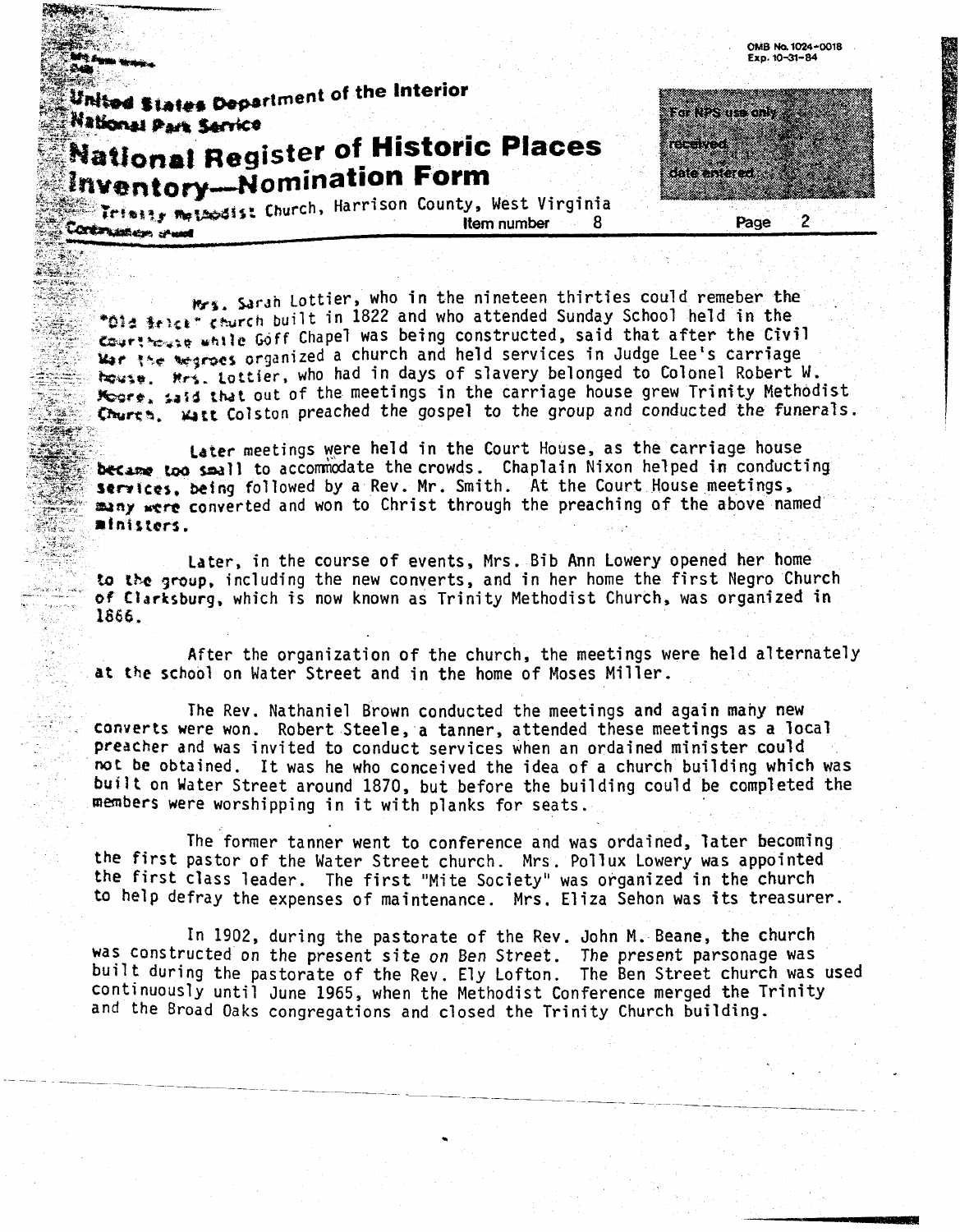#### **NPS Form 10-900-a**  $R32$

## United States Department of the Interior National Park Service

# **National Register of Historic Places Inventory-Nomination Form**

Trinity Methodist Church, Harrison County, West Virginia Continuation sheet я **Item number** 

# For NPS IN received date intered 3

OMB No. 1024-0018

Exp. 10-31-84

Page

## Architecture

The Revival styles **were late** to arrive in the rural areas, sometimes **<sup>a</sup>**decade Or SO. This is **evident in** Trinity Memorial Methodist Episcopal Church of Clarksburg, which is **a** Gothfc-Romanesgue Revival hybrid, encompassing the following Victorian Gothic **(1860-1890)** features: decorative stone bands. Gothic (pointed arch) wi ndow openings **1 i** ntel-type sasks , re1 ieving arches. The most (pointed arch) window openings lintel-type sashes, relieving arches. The most<br>distinquishing feature of the Victorian Gothic style is the diverse exterior finish. Materials of differing textures are juxtaposed, creating decorative bands highlighting corners, arches and arcades. Straight-headed openings are used in addition to traditional Gothic (pointed arch) windows and doors.

The following Romanesque Revival (1840-1900) features are also applicable: gabled roof tower with pyramidal roof, wall buttress, corbel table, spandrel, pier, compound arch, hood mold with corbel stop, pronounced archivolt trim. and molded impost course. The arch is used decoratively to enrich corbel .<br>tables along the eaves and belt or string courses marking horizontal divisions. Facades are flanked by square towers of differing heights and covered **with**  pyramedial roof shapes. The entire composition is dignified; it is an expression of Gothicism in a modest setting of small frame houses that is significant *for* fts place and time.

**#9** MAJOR BIBLIOGRAPHICAL REFERENCES

Broad Oakes United Methodist Church - 75th Anniversary (1903-1978) Bulletin

Davis, Dorothy History of Harrison County (McClain Printing Company **1970)**  pp. 78-79; 570-571.

Haymond, Henry History of Harrison County (Acme Publishing Company 1910) (Reprinted by McClain Printing Company 1973).

One Hundred & Fifty Years of Methodism in Clarksburg - 1788-1939 Book No. W 287.6.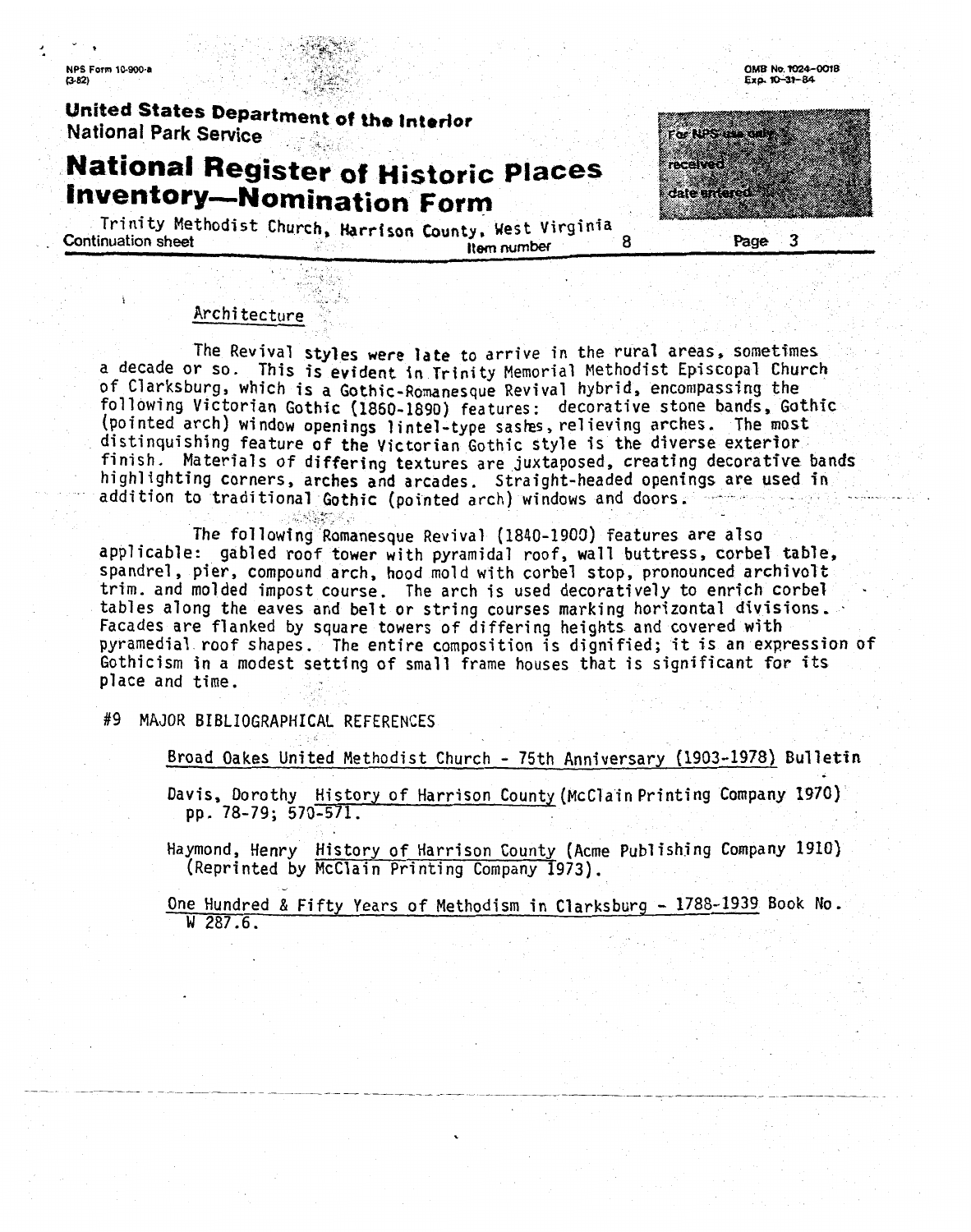## **9. Major Bibliographical References**

 $\ddot{\phantom{0}}$ 

 $\mathbf{L}$ 

Carney, Alan, A.I.A. Inventory-Nomination Draft Form: "Trinity Methodist **Church."**  Historic Preservation Unit, Department of Culture and History, Charles ton, West Virginia, 1982.

| 10. Geographical Data                                                                                                                                                                                                                                                                                                                                |                                                                                                                             |          |                                   |                                            |                 |                                              |                           |                                                                                                    |
|------------------------------------------------------------------------------------------------------------------------------------------------------------------------------------------------------------------------------------------------------------------------------------------------------------------------------------------------------|-----------------------------------------------------------------------------------------------------------------------------|----------|-----------------------------------|--------------------------------------------|-----------------|----------------------------------------------|---------------------------|----------------------------------------------------------------------------------------------------|
| Acreage of nominated property .26 Acre<br>Quadrangle name Clarksburg, West Virginia<br><b>UMT References</b>                                                                                                                                                                                                                                         |                                                                                                                             |          |                                   |                                            |                 |                                              | Quadrangle scale 1:24,000 |                                                                                                    |
| $A$   1 <sub>1</sub> 7 <br>Easting<br>Zone                                                                                                                                                                                                                                                                                                           | $[5]5,7]2,4,0$ $[4]3]4,7]4,8,0$                                                                                             | Northing |                                   | в                                          | Easting<br>Zone |                                              | Northing                  |                                                                                                    |
|                                                                                                                                                                                                                                                                                                                                                      |                                                                                                                             |          |                                   | D<br>F<br>н                                |                 |                                              |                           |                                                                                                    |
| Verbal boundary description and justification<br>Ben Street in the City of Clarksburg, Harrison County, West Virginia, adjacent to<br>Water Street, is $163' - 0'' \times 70' - 0''$ .<br>of Harrison County, Map no. 24, Sept., 1960.                                                                                                               |                                                                                                                             |          |                                   |                                            |                 |                                              |                           | The nominated property situated on west side of<br>Deed Book 228 - Page 396. Lot no. 300, Assessor |
| List all states and counties for properties overlapping state or county boundaries<br>N/A ·                                                                                                                                                                                                                                                          |                                                                                                                             |          |                                   |                                            |                 |                                              |                           |                                                                                                    |
| state                                                                                                                                                                                                                                                                                                                                                |                                                                                                                             |          | code                              | county                                     |                 |                                              | code                      |                                                                                                    |
| state                                                                                                                                                                                                                                                                                                                                                | <b>Form Prepared By</b>                                                                                                     |          | code                              | county                                     |                 |                                              | code                      |                                                                                                    |
| name/title<br>organization<br>street & number Cultural Center, Capitol Complx                                                                                                                                                                                                                                                                        | Historic Preservation Unit                                                                                                  |          | Department of Culture and History | Rodney S. Collins, Architectural Historian | date            | November 15, 1983<br>telephone 304/ 348-0240 |                           |                                                                                                    |
| city or town                                                                                                                                                                                                                                                                                                                                         | Charleston                                                                                                                  |          |                                   |                                            | state           |                                              | West Virginia 25305       |                                                                                                    |
| 12. State Historic Preservation Officer Certification                                                                                                                                                                                                                                                                                                |                                                                                                                             |          |                                   |                                            |                 |                                              |                           |                                                                                                    |
| The evaluated significance of this property within the state is: where the state of the state is:<br>As the designated State Historic Preservation Officer for the National Historic Preservation Act of 1966 (Public Law 89-<br>665), I hereby nominate this property for inclusion in the National Register and certify that it has been evaluated | national                                                                                                                    |          | state                             | $X_{-}$ local                              |                 |                                              |                           |                                                                                                    |
| according to the criteria and procedures set forth by the Heritagy Conservation and Recreation Service.<br><b>State Historic Preservation Officer signature</b>                                                                                                                                                                                      |                                                                                                                             |          |                                   |                                            |                 |                                              |                           |                                                                                                    |
| title                                                                                                                                                                                                                                                                                                                                                | State Historic Preservation Officer                                                                                         |          |                                   |                                            |                 | date                                         | March 21, 1984            |                                                                                                    |
|                                                                                                                                                                                                                                                                                                                                                      | For HCRS use only and a strategy was a strategy<br>I hereby certify that this property is included in the National Register |          |                                   |                                            |                 | date                                         |                           |                                                                                                    |
| Attest:                                                                                                                                                                                                                                                                                                                                              | Keeper of the National Register                                                                                             |          |                                   |                                            |                 | date                                         |                           |                                                                                                    |
|                                                                                                                                                                                                                                                                                                                                                      | Chief of Registration $\mathbb{R}$ , and                                                                                    |          |                                   |                                            |                 |                                              |                           |                                                                                                    |

فتعصد بهبير

 $\mathcal{P}(\mathcal{E})$ 

 $\mathcal{L}$